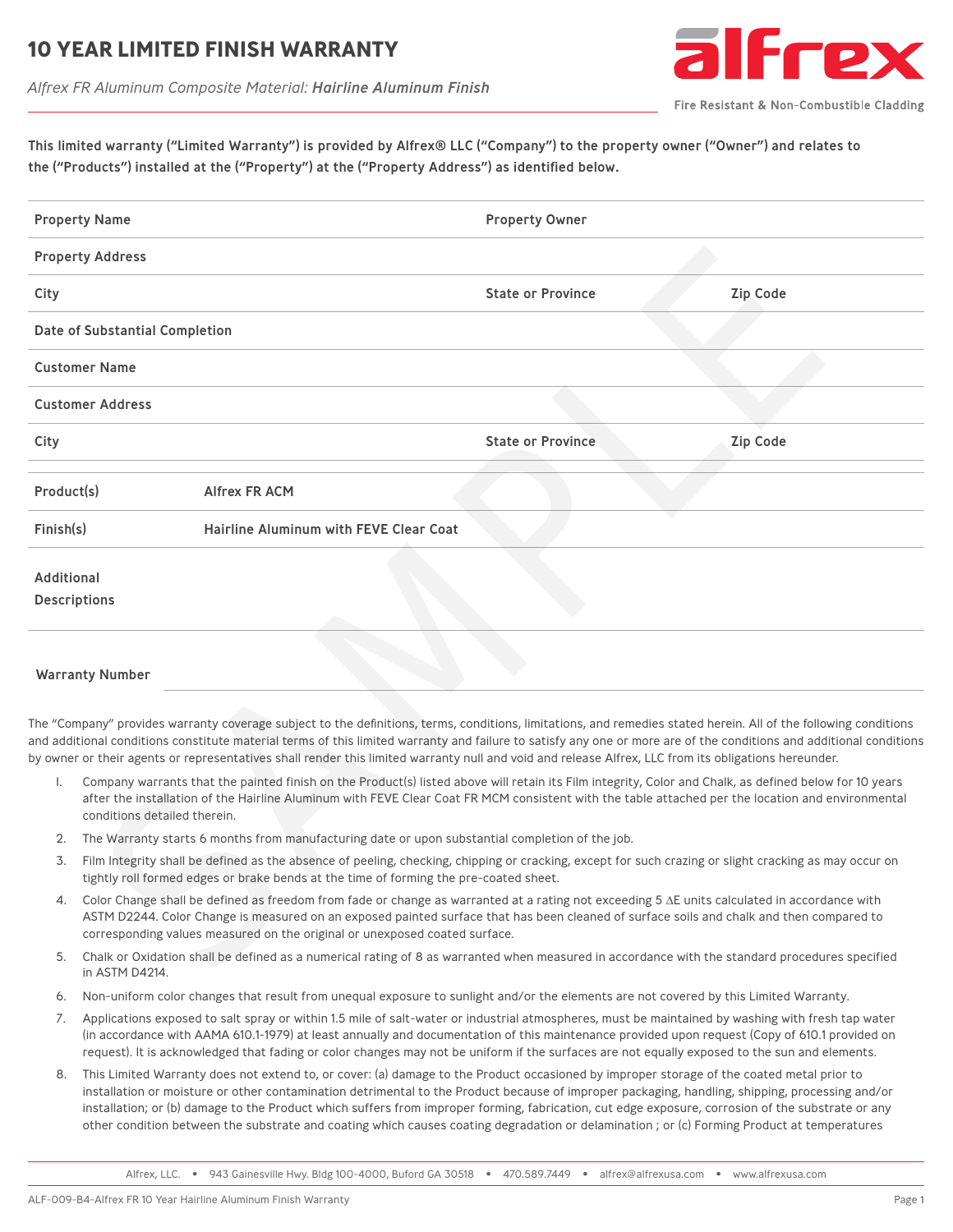# **10 YEAR LIMITED FINISH WARRANT**

*Alfrex FR Aluminum Composite Material: Hairline Aluminum Finish*



Fire Resistant & Non-Combustible Cladding

below an ambient temperature of 60°F (16°C) which may adversely affect the appearance and performance of the finish coating; or (d) any external contaminant or condition which causes coating degradation or delamination; or (e) damage to the Product as a result of ponding or standing water.

- 9. This Limited Warranty does not cover damage or failure of Product which damage or failure is attributable to acts of God, falling objects, external forces, explosions, fire, terrorism, or other such similar or dissimilar occurrences.
- 10. This Limited Warranty is applicable only to installations in the USA and Canada above 30 degrees Latitude North and valid only when confirmed in writing by Alfrex, LLC for a specific project after review of published warranty application forms submitted by the Customer or Owner.
- 11. Owner's sole and exclusive remedy, and Alfrex, LLC's liability under this Limited Warranty will be limited, at Alfrex, LLC's option, to recoating or replacing the Hairline Aluminum with FEVE Clear Coat FR MCM with the Product claimed to be defective. Under no circumstances will Alfrex, LLC be held liable for any incidental, special, punitive or consequential damages.
- 12. Alfrex, LLC shall be given a reasonable opportunity to inspect the product claimed to be defective. If after inspection of the product, Alfrex, LLC determines that the claimed defect is covered by this warranty, Alfrex, LLC as its sole option, shall refinish, repair, or replace, the defective Product without charge to the owner.
- 13. Alfrex, LLC must approve any recoating of the metal substrate through submission of three (3) estimates that each includes the name of the coating products to be used, labor and material costs as well as any other costs associated with the work for refinishing or replacing the metal substrate. Alfrex, LLC reserves the right to approve or negotiate the contract for such recoating or replacement work if the initial estimate is unacceptable to Alfrex, LLC.
- 14. All warranty work will be performed by Alfrex, LLC or by a company, customer, contractor, applicator, or distributor selected by Alfrex, LLC. At no time does this warranty confer upon the claiming party or any other party the right to proceed with repair, replacement or restoration without written notice and agreement by a duly authorized officer of Alfrex, LLC. Any such work undertaken by the claiming party or any other party shall be for the claiming party's own account and shall result in this warranty becoming null and void. As color variances may occur between replacement or refinished product in comparison with the originally installed product due to normal weathering and aging of the originally installed product, this condition will not be indicative of a defect in either the replacement product or the originally installed product. 2 calied Part and particular the particle of the transformation of the transformation of the transformation of the transformation of the transformation of the transformation of the transformation of the transformation of t
- 15. The warranty for any refinished or replaced metal substrate shall be only for the remainder of the original warranty period applicable to the original coated metal substrate.
- 16. In no event will the original applicable warranty period set forth in the warranty table be extended by a warranty claim.
- 17. In the event of any subsequent failure of any recoated or replaced Hairline Aluminum with FEVE Clear Coat FR MCM, the Owner shall first make any claims against the supplier of those replacement materials.
- 18. The applicable warranty period shall be limited to, and shall in no event extend beyond, the warranty period as set forth in the warranty table.
- 19. This Limited Warranty is given solely to the Owner and is non-transferable and non-assignable.
- 20. All claims must be submitted in writing to Alfrex LLC in 943 Gainesville Hwy. Bldg. 100-4000, Buford, GA 30518. All claims must be accompanied by this certificate, fully completed and signed by the customer that furnished the product to the owner. In order to qualify for warranty coverage, all claims must be submitted within thirty days from the date the damage is first discovered or could have been discovered. No claims can be submitted 30 days after expiration of the warranty period.
- 21. In no event does Alfrex LLC cover the cost of labor or sundry materials required to remove and/or replace any defective product.
- 22. Alfrex LLC reserves the right to discontinue or modify its products lines and coating colors. If the original product or coating color is no longer available, Alfrex LLC agrees to use commercially reasonable efforts to substitute a comparable product.
- 23. This warranty is subject to, enforced by, and construed according to the laws of the State of Georgia. Any legal action to enforce or construe any portion of this warranty shall be brought in a Court of Company's choice in Georgia.
- 24. Any attempt to construe this warranty, be it by law or other legal means, that ultimately leads to any court of competent jurisdiction stating any provision herein as invalid or unenforceable the remainder of the provisions following shall come into effect. These provisions shall come into effect as though the prior provisions had not been contained herein.
- 25. The United Nations Convention on Contracts for the International Sale of Goods is expressly disclaimed and does not apply to the sale of Seller products. Any and all disputes between the parties that may arise pursuant to this order will be heard and determined before an appropriate arbitrator, federal or state court located in Atlanta, Georgia. The owner hereto acknowledges such court has the jurisdiction to interpret and enforce the provisions herein and/ or an arbitrator's judgment, and the owner and the Customer waives any and all objections that they may have as to personal jurisdiction or venue in any of the above courts.
- 26. Company has the right to termination of the warranty at any time if a (30) day notice is given to the Customer prior to Rights accruing to Customer are not lost prior to termination.
- 27. All information hereto shall be adhered to by both parties and shall not extend beyond the directives made herein. No modification shall be made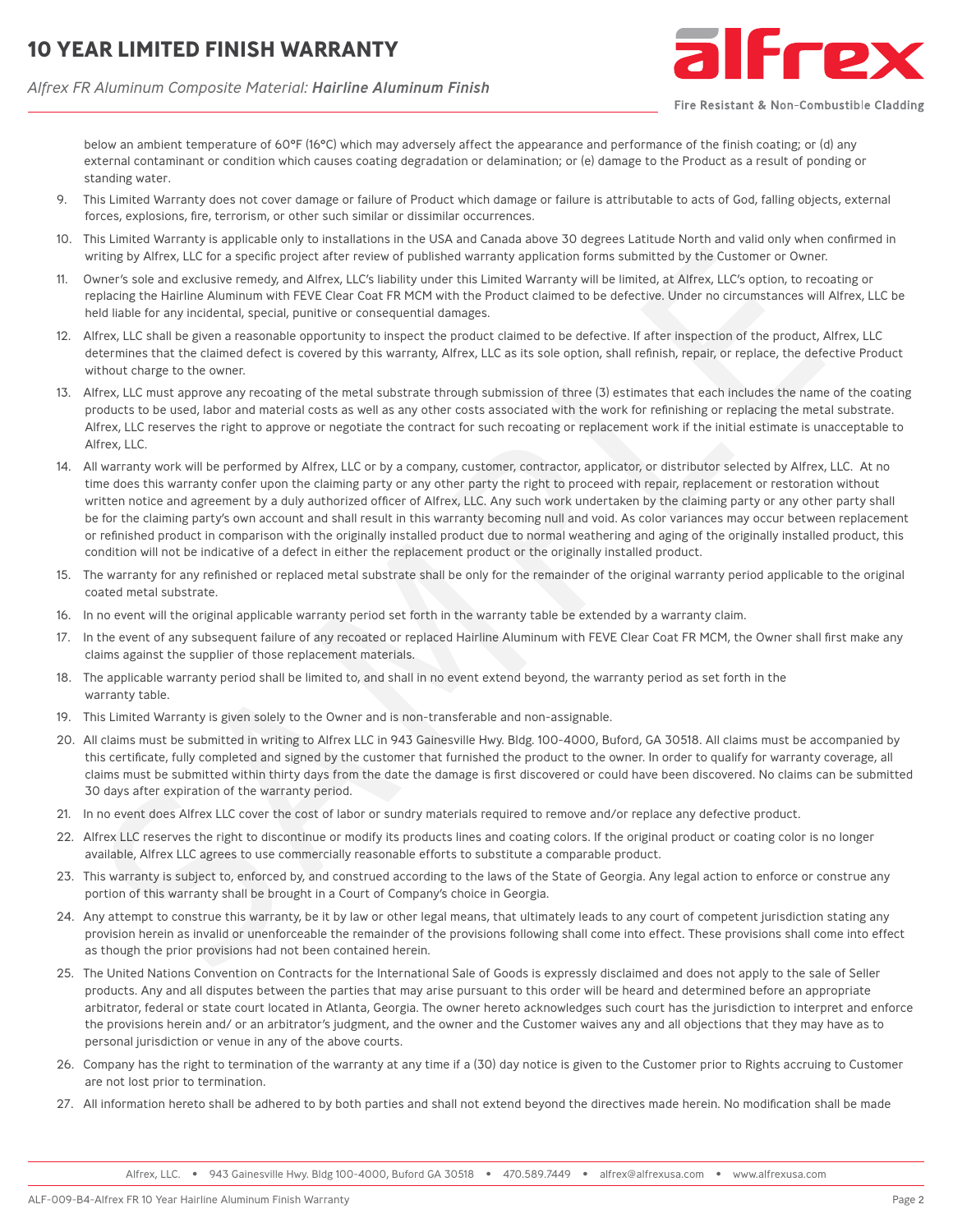*Alfrex FR Aluminum Composite Material: Hairline Aluminum Finish*



Fire Resistant & Non-Combustible Cladding

without the understanding, consent, and signing by both Customer and Company of a contract explicitly stating this warranty's subsequent modification.

- 28. EXCEPT AS SET FORTH HEREIN, ALFREX, LLC MAKES NO OTHER EXPRESS WARRANTIES AND DISCLAIMS ANY IMPLIED WARRANTIES, INCLUDING ANY IMPLIED WARRANTY OF MERCHANTABILITY OR FITNESS FOR A PARTICULAR PURPOSE OR USE, WITH RESPECT TO ANY OF THE PRODUCTS.
- 29. IT IS UNDERSTOOD AND AGREED THAT THE REMEDIES PROVIDED FOR HEREIN FOR THE FINISH OF THE PRODUCT DESCRIBED ABOVE ARE EXCLUSIVE WHETHER FOR BREACH OF EXPRESS WARRANTIES OR OTHERWISE AND SHALL CONSTITUTE THE OWNER'S EXCLUSIVE REMEDY AND ALFREX, LLC'S EXCLUSIVE LIABILITY. IN NO EVENT SHALL ALFREX, LLC BE LIABLE FOR LABOR COSTS, DIRECT, INDIRECT, INCIDENTAL, PUNITIVE, SPECIAL OR CONSEQUENTIAL DAMAGES FOR ANY BREACH OF ANY EXPRESS OR IMPLIED WARRANTIES IN CONNECTION WITH THE PRODUCT.
- 30. THIS WARRANTY IS THE ONLY EXPRESS WARRANTY EXTENDED BY ALFREX, LLC IN CONNECTION WITH THE PRODUCT, OTHER THAN ALFREX, LLC'S STANDARD COATING WARRANTY, IF ANY, AND THE LIMITED WARRANTY SET OUT IN ALFREX, LLC'S SALES TERMS AND CONDITIONS, FOR THE PRODUCT, AND IT EXCLUDES ALL OTHER WARRANTIES, REPRESENTATIONS OR GUARANTEES, EXPRESS OR IMPLIED, WRITTEN OR ORAL, BY OPERATION OF LAW OR OTHERWISE, INCLUDING WITHOUT LIMITATION, THE IMPLIED WARRANTIES OF MERCHANTABILITY AND FITNESS FOR A PARTICULAR PURPOSE. ALFREX, LLC'S AGGREGATE TOTAL CUMULATIVE LIABLITY UNDER THIS WARRANTY IS LIMITED TO THE DOLLAR AMOUNT OF THE PURCHASE PRICE.
- 31. Owner is solely responsible for proper selection and installation of Alfrex, LLC's products. Owner agrees that it will use Alfrex, LLC products only for their intended uses and according to the specifications and limitations established by Alfrex, LLC from time to time. Owner shall indemnify, defend and hold Alfrex, LLC harmless from and against any and all damages arising out of or relating to improper product selection, application, use, misuse, neglect, abuse of products or improper installation or incorporation of products.

|                                                  | <u>WHEHTEN FON DNEAUTFOF EAFNEJJ WANNANTIEJ ON OTHENWIJE AND JHAEL CONJTHOTE THE OWNEN J EACEOJIVE NEMED FAND ALFNEA</u><br>EXCLUSIVE LIABILITY. IN NO EVENT SHALL ALFREX, LLC BE LIABLE FOR LABOR COSTS, DIRECT, INDIRECT, INCIDENTAL, PUNITIVE, SPECIAL OR<br>CONSEQUENTIAL DAMAGES FOR ANY BREACH OF ANY EXPRESS OR IMPLIED WARRANTIES IN CONNECTION WITH THE PRODUCT.                                                                                                                                                                                                                                                         |
|--------------------------------------------------|-----------------------------------------------------------------------------------------------------------------------------------------------------------------------------------------------------------------------------------------------------------------------------------------------------------------------------------------------------------------------------------------------------------------------------------------------------------------------------------------------------------------------------------------------------------------------------------------------------------------------------------|
| THE PURCHASE PRICE.                              | THIS WARRANTY IS THE ONLY EXPRESS WARRANTY EXTENDED BY ALFREX, LLC IN CONNECTION WITH THE PRODUCT, OTHER THAN ALFREX,<br>LLC'S STANDARD COATING WARRANTY, IF ANY, AND THE LIMITED WARRANTY SET OUT IN ALFREX, LLC'S SALES TERMS AND CONDITIONS, FC<br>THE PRODUCT, AND IT EXCLUDES ALL OTHER WARRANTIES, REPRESENTATIONS OR GUARANTEES, EXPRESS OR IMPLIED, WRITTEN OR ORAL,<br>OPERATION OF LAW OR OTHERWISE, INCLUDING WITHOUT LIMITATION, THE IMPLIED WARRANTIES OF MERCHANTABILITY AND FITNESS FOR<br>PARTICULAR PURPOSE. ALFREX, LLC'S AGGREGATE TOTAL CUMULATIVE LIABLITY UNDER THIS WARRANTY IS LIMITED TO THE DOLLAR AMOU |
|                                                  | Owner is solely responsible for proper selection and installation of Alfrex, LLC's products. Owner agrees that it will use Alfrex, LLC products o<br>their intended uses and according to the specifications and limitations established by Alfrex, LLC from time to time. Owner shall indemnify, de<br>and hold Alfrex, LLC harmless from and against any and all damages arising out of or relating to improper product selection, application, use,<br>neglect, abuse of products or improper installation or incorporation of products.                                                                                       |
|                                                  |                                                                                                                                                                                                                                                                                                                                                                                                                                                                                                                                                                                                                                   |
|                                                  |                                                                                                                                                                                                                                                                                                                                                                                                                                                                                                                                                                                                                                   |
|                                                  |                                                                                                                                                                                                                                                                                                                                                                                                                                                                                                                                                                                                                                   |
|                                                  |                                                                                                                                                                                                                                                                                                                                                                                                                                                                                                                                                                                                                                   |
|                                                  |                                                                                                                                                                                                                                                                                                                                                                                                                                                                                                                                                                                                                                   |
|                                                  |                                                                                                                                                                                                                                                                                                                                                                                                                                                                                                                                                                                                                                   |
|                                                  |                                                                                                                                                                                                                                                                                                                                                                                                                                                                                                                                                                                                                                   |
|                                                  |                                                                                                                                                                                                                                                                                                                                                                                                                                                                                                                                                                                                                                   |
|                                                  |                                                                                                                                                                                                                                                                                                                                                                                                                                                                                                                                                                                                                                   |
| <b>Accepted By:</b><br>Alfrex, LLC.              |                                                                                                                                                                                                                                                                                                                                                                                                                                                                                                                                                                                                                                   |
| 943 Gainesville Hwy.<br><b>Building 100-4000</b> |                                                                                                                                                                                                                                                                                                                                                                                                                                                                                                                                                                                                                                   |
| Buford, GA 30518                                 |                                                                                                                                                                                                                                                                                                                                                                                                                                                                                                                                                                                                                                   |
| Phone: 470.589.7449                              |                                                                                                                                                                                                                                                                                                                                                                                                                                                                                                                                                                                                                                   |
| <b>Authorized By</b>                             |                                                                                                                                                                                                                                                                                                                                                                                                                                                                                                                                                                                                                                   |
| <b>Authorized Signature</b>                      |                                                                                                                                                                                                                                                                                                                                                                                                                                                                                                                                                                                                                                   |
| Date                                             |                                                                                                                                                                                                                                                                                                                                                                                                                                                                                                                                                                                                                                   |
|                                                  |                                                                                                                                                                                                                                                                                                                                                                                                                                                                                                                                                                                                                                   |

Alfrex, LLC. • 943 Gainesville Hwy. Bldg 100-4000, Buford GA 30518 • 470.589.7449 • alfrex@alfrexusa.com • www.alfrexusa.com